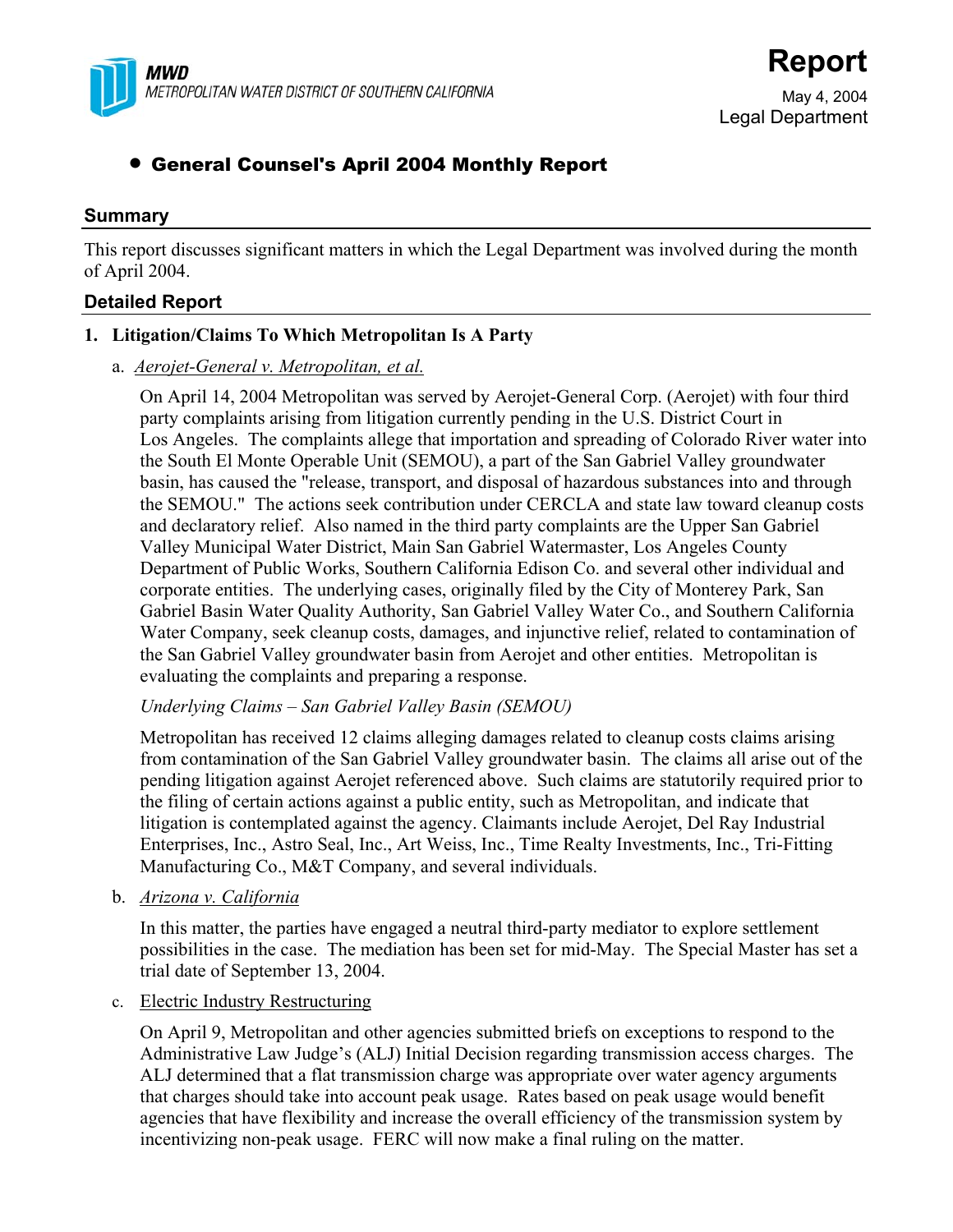## *d. Enron Power Marketing, Inc. v. Metropolitan*

On April 19, 2004, Enron Power Marketing, Inc. filed an adversary proceeding against Metropolitan in U.S. Bankruptcy Court, Southern District of New York (where Enron's bankruptcy is being administered). Enron's complaint includes seven causes of action based upon Metropolitan's alleged breach of its energy contract, and seeks recovery of \$1.28 million in damages. Metropolitan believes Enron's complaint lacks merit, and we intend to oppose the complaint. All Enron litigation is currently stayed, and the matter will likely be ordered into judicial mediation.

## e. *San Diego County Water Authority et. al. v. Metropolitan* (Preferential Rights Case)

The San Diego County Water Authority filed a Petition For Rehearing and Request for Judicial Notice with the California Court of Appeal on April 9, 2004, asking the Court to reconsider its opinion affirming the San Francisco Superior Court's dismissal of the Authority's First Amended Complaint. The complaint had alleged that Metropolitan improperly calculates the member agencies' preferential rights under Metropolitan Water District Act Section 135. The Court of Appeal summarily denied both the petition for rehearing and request for judicial notice on April 15, 2004. The Authority may still file a petition with the Supreme Court to review the Court of Appeal's opinion in the main case by May 4, 2004.

f. *Shank/Balfour Beatty v. Metropolitan*

Shank/Balfour Beatty and Metropolitan filed a joint application to the court for a short delay in the trial pending approval of a proposed partial settlement of the litigation. The proposed partial settlement would dispose of all claims from Shank/Balfour Beatty, IAFD and Coast Geo, as well as a claim for \$429,000 filed by SBB for alleged late payment of extra work orders on the Riverside Badlands Tunnel. There is no proposed settlement with the pipe vendor, Ameron, and its claims will still go to trial. The proposed partial settlement will go to the Legal, Claims and Personnel Committee on May 10 and to the full board on May 11.

May 11 was the date scheduled for trial. The court has agreed to delay the trial for two weeks until May 25. Assuming the partial settlement is approved, the length of the trial should be reduced from approximately 5 weeks to 2-3 weeks.

# **2. Other Matters Involving Metropolitan**

# a. *Laub v. Davis; Regional Council of Rural Counties v. State of California*

Earlier this year, Appellants California Farm Bureau, Regional Council of Rural Counties, and the Central and South Delta Water Agencies filed opening briefs with the Third Appellate District in their appeal of the lower court's decision upholding the CALFED EIR. Metropolitan is a party to these consolidated cases to protect our interests in a successful outcome of the CALFED process. Last month, Metropolitan filed its responding brief in defense of the EIR and the trial court's decision. Responding briefs were also filed by the State, the State Water Contractors, Westlands Water District, Glenn Colusa Irrigation District, and the San Joaquin River Group Authority. After Appellants have filed their final reply briefs, the court will scheduled the appeal for argument.